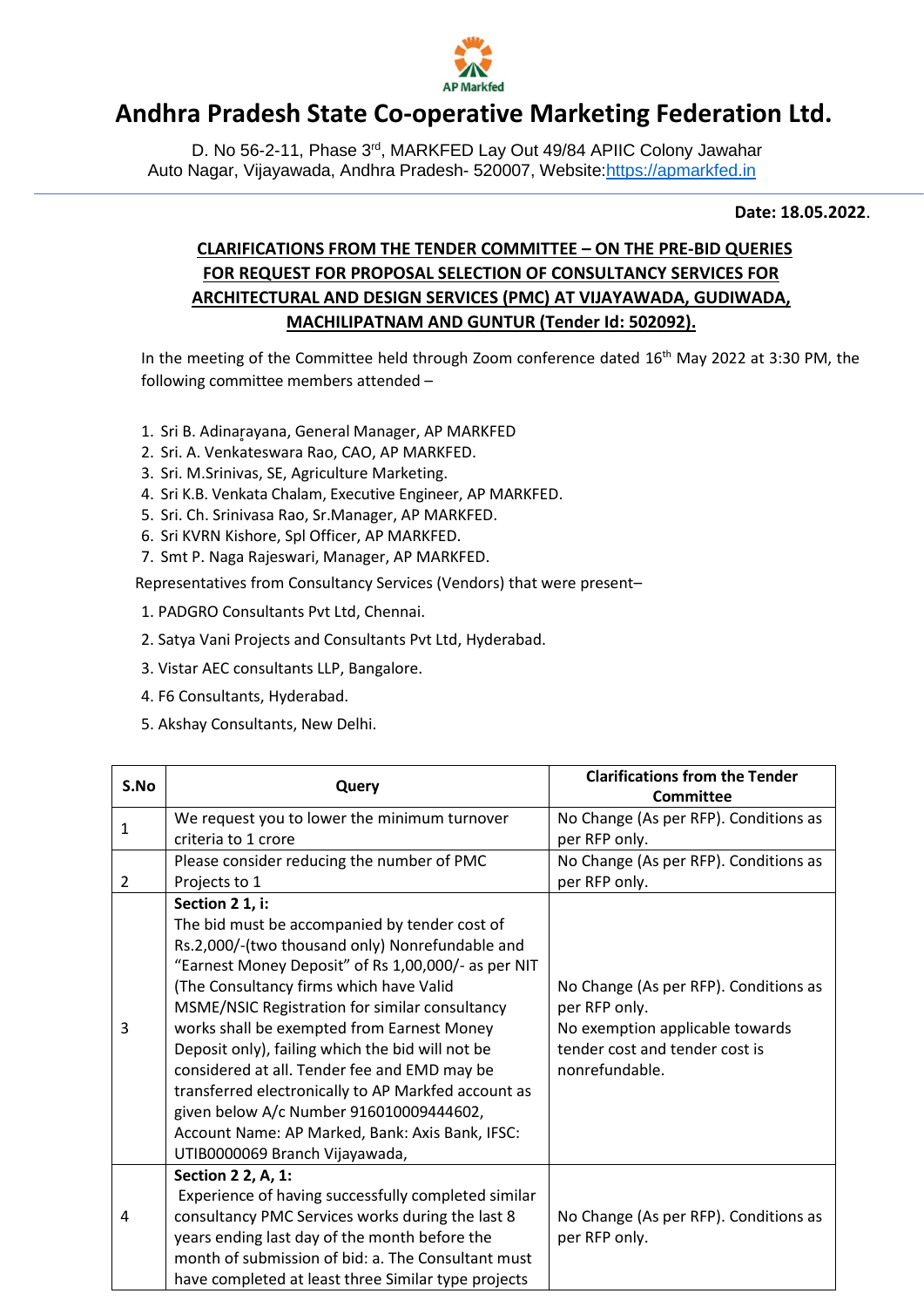|    | in the last 5 years. under Central Govt. / State Govt.<br>/ PSU / Private Sector (each 5 marks)-15 Marks b.<br>The Consultant must have completed/ongoing ---at<br>least five PMC services Concept Master Plan/ Arch<br>designs in the last 8 years. under Central Govt. /<br>State Govt. / PSU / Private Sector --- (Each 3marks)<br>15 Marks                                                                                                                                                     |                                                                                                                                                                                    |
|----|----------------------------------------------------------------------------------------------------------------------------------------------------------------------------------------------------------------------------------------------------------------------------------------------------------------------------------------------------------------------------------------------------------------------------------------------------------------------------------------------------|------------------------------------------------------------------------------------------------------------------------------------------------------------------------------------|
| 5  | Section 2 2, B, 1:<br>The Bidder's firm shall have a minimum average<br>turnover on Consultancy fees from Arch Design &<br>Engineering services of Rs. 85.00 Lakhs per annum<br>over the past 5 years ie., 2020-21,2019-2020,2018-<br>2019, 2017-18, 2016-17, financial years and<br>provisional financials for the year 2021-22.                                                                                                                                                                  | No Change (As per RFP). Conditions as<br>per RFP only.                                                                                                                             |
| 6  | INCEPTION STAGE: (STAGE - 1) FEASIBILITY REPORT<br>STAGE (STAGE - 2): DRAFT DPR STAGE (STAGE - 3):<br>FINAL DPR STAGE (STAGE - 4) RFP STAGE (STAGE -<br>5): EXECUTION STAGE (PMC and GFC) (STAGE - 6)<br><b>COMPLETION STAGE: (STAGE 7)</b>                                                                                                                                                                                                                                                        | Stages as per RFP<br>No Change<br>Conditions as per RFP only.                                                                                                                      |
| 7  | Page No 48; Para 1:<br>This is e-procurement (Online) tender. We will quote<br>based on available Format. Please shall we quote<br>and submit hardcopy, if not available in e-<br>procurement portal.                                                                                                                                                                                                                                                                                              | Financial proposal should be uploaded<br>in the given format as per RFP further<br>clarifications can contact e-<br>Procurement Portal Team.<br>Conditions as per RFP only.        |
| 8  | <b>Final Bidder selection:</b><br>Final selection shall be based on<br>High Scored i.e QCBS<br>Or Lowest Financial Quoted. Please clarify.                                                                                                                                                                                                                                                                                                                                                         | Final Selection shall be as per Highest<br>Scorer on Combined score of technical<br>score and financial score with<br>weightage 70:30 (As per RFP).<br>Conditions as per RFP only. |
| 9  | <b>Statutory and Liasoning cost:</b><br>Request you to Direct and indirect cost is very high.<br>Please reimburse immediate basis.                                                                                                                                                                                                                                                                                                                                                                 | Not allowed and No Change.<br>Conditions as per RFP only.                                                                                                                          |
| 10 | Page No : 2; Para:<br>Project name:<br>As per Page Number 29, Para Construction Stage,<br>Serial No A, we understand that No Project<br>Consultancy is required. Only periodic site visit<br>required. Please modify the Project Name.                                                                                                                                                                                                                                                             | No Change, conditions as per RFP Only                                                                                                                                              |
| 11 | Page No 48; Para 1:<br>Please remove. It is not required for Bidders.                                                                                                                                                                                                                                                                                                                                                                                                                              | At least two options are required, No<br>Change. Conditions as per RFP only.                                                                                                       |
| 12 | Please add payment terms.                                                                                                                                                                                                                                                                                                                                                                                                                                                                          | Mentioned in RFP pg.29 & 30 under<br>section mode of payment.                                                                                                                      |
| 13 | Page no - 13, B - 1, Financial Strength:<br>We request you to kindly lower the minimum turn<br>over criteria to 1 Crore considering the following<br>factors,<br>While we have done projects of higher<br>1.<br>value, the consultancy fee for the project<br>will be less. Contractors executing higher<br>project values will have higher turnover.<br>Considering the COVID impacts on the<br>2.<br>stalled projects, the turnover for the last<br>two years is generally less for consultants. | No change (As per RFP).<br>Conditions as per RFP only.                                                                                                                             |
| 14 | Firm's overall experience:<br>We request you to add this as an additional clause,<br>"Bidder's firm should have been in the field with a<br>minimum experience of 25 years "                                                                                                                                                                                                                                                                                                                       | Not applicable.<br>As per RFP Conditions only.                                                                                                                                     |